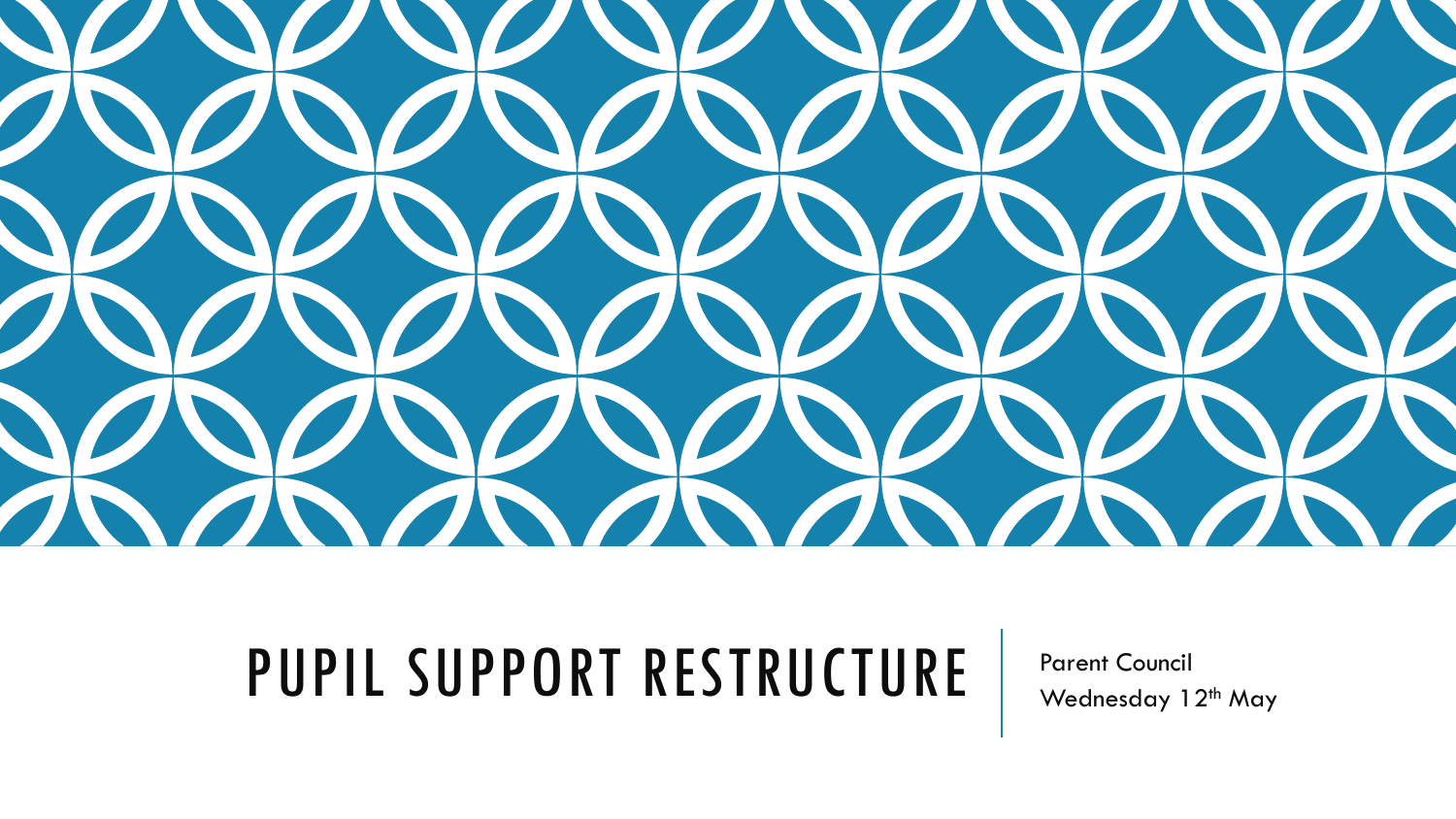## RATIONALE FOR RESTRUCTURE

▪ Pupil Support Leaders (PSLs) have a maximum allowed caseload of 300

**From session 2021-22 our school roll rises beyond 1500** 

■ We therefore go from 5 full time equivalent to 6 full time equivalent PSLs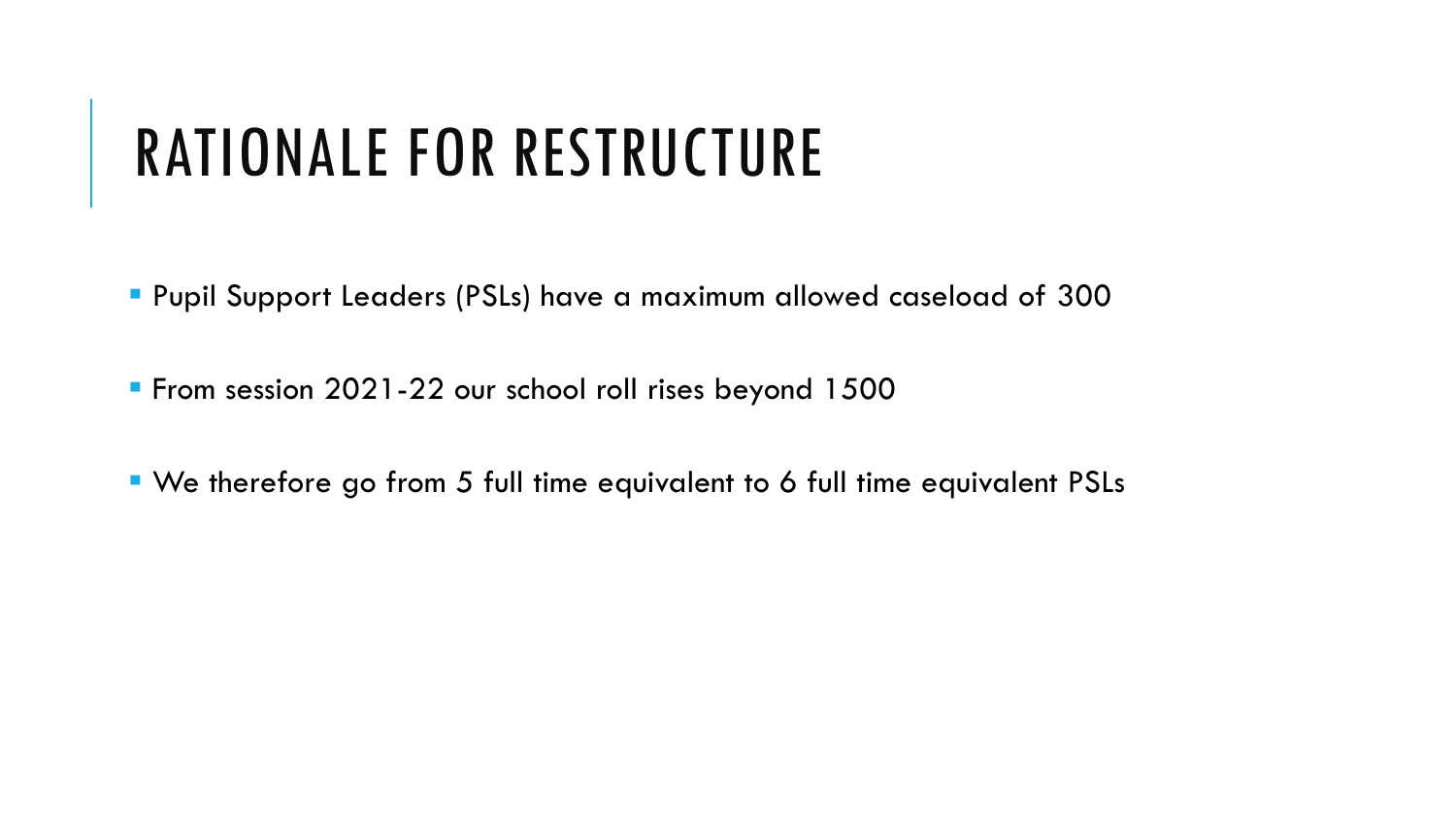## AIMS OF THE RESTRUCTURE

**E** Minimise disruption to existing relationships

**E**Maintain strengths of current system whilst benefiting from strengths in other models

- Create a model that could manage the transitions related to our changing roll
- **Reorganise rooming in Bruntsfield House to accommodate additional staffing**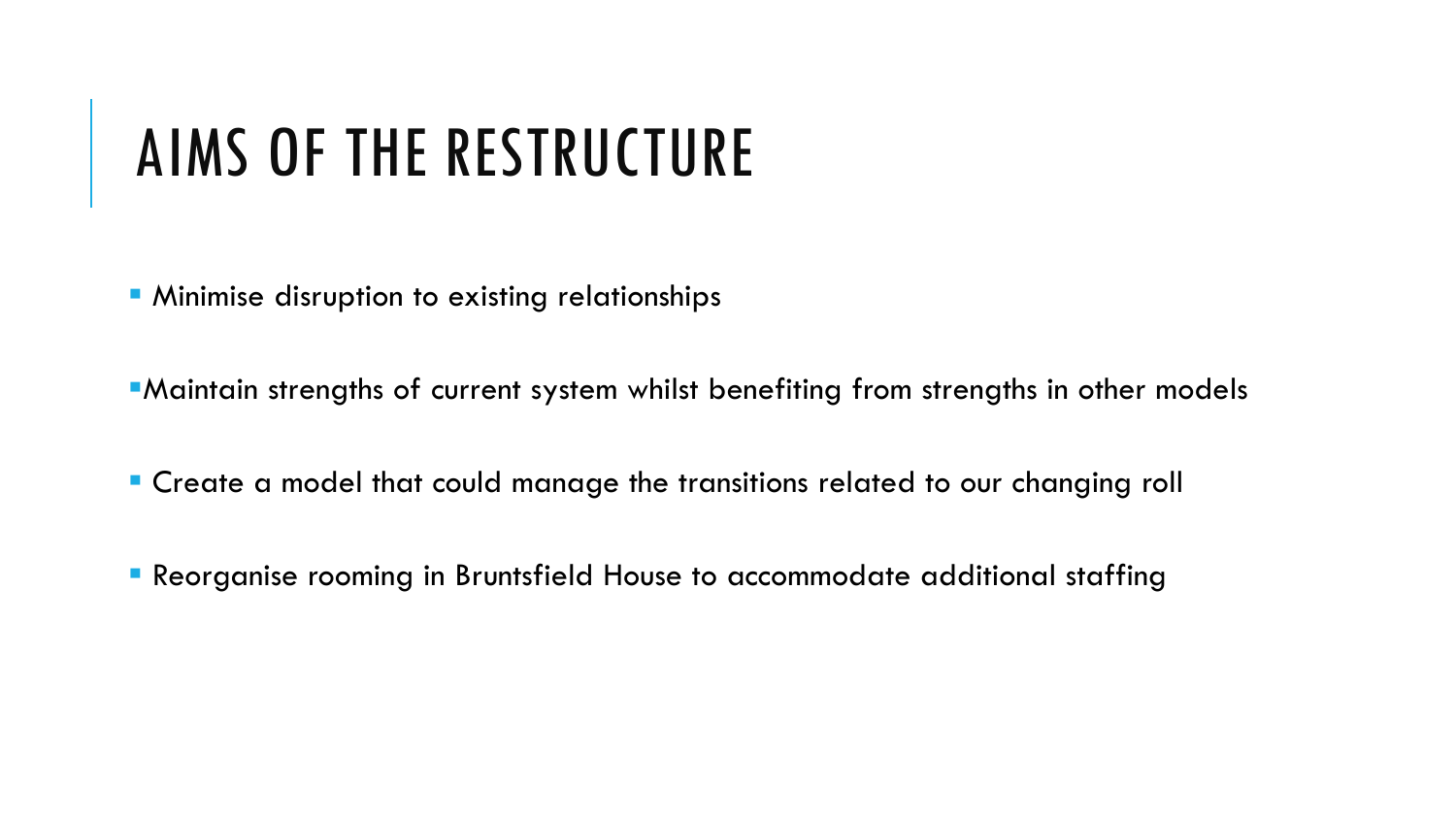## ACTIONS TAKEN

**E** Review of current and previous pupil support structures at JGHS

▪ Work with other schools who have similar models to our various proposed models

**Review with S6 Pupil Voice group**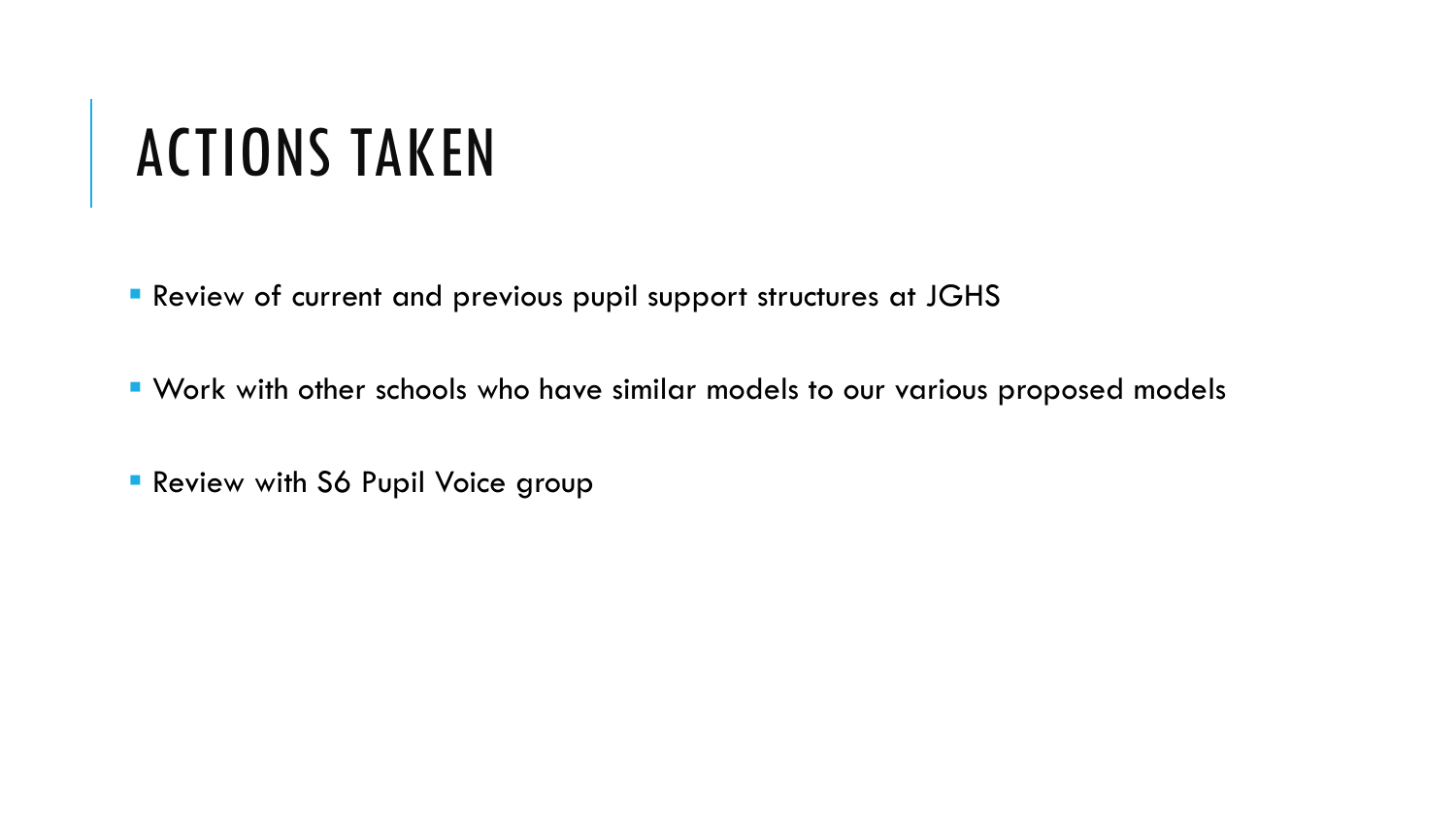

**Selected** from existing communities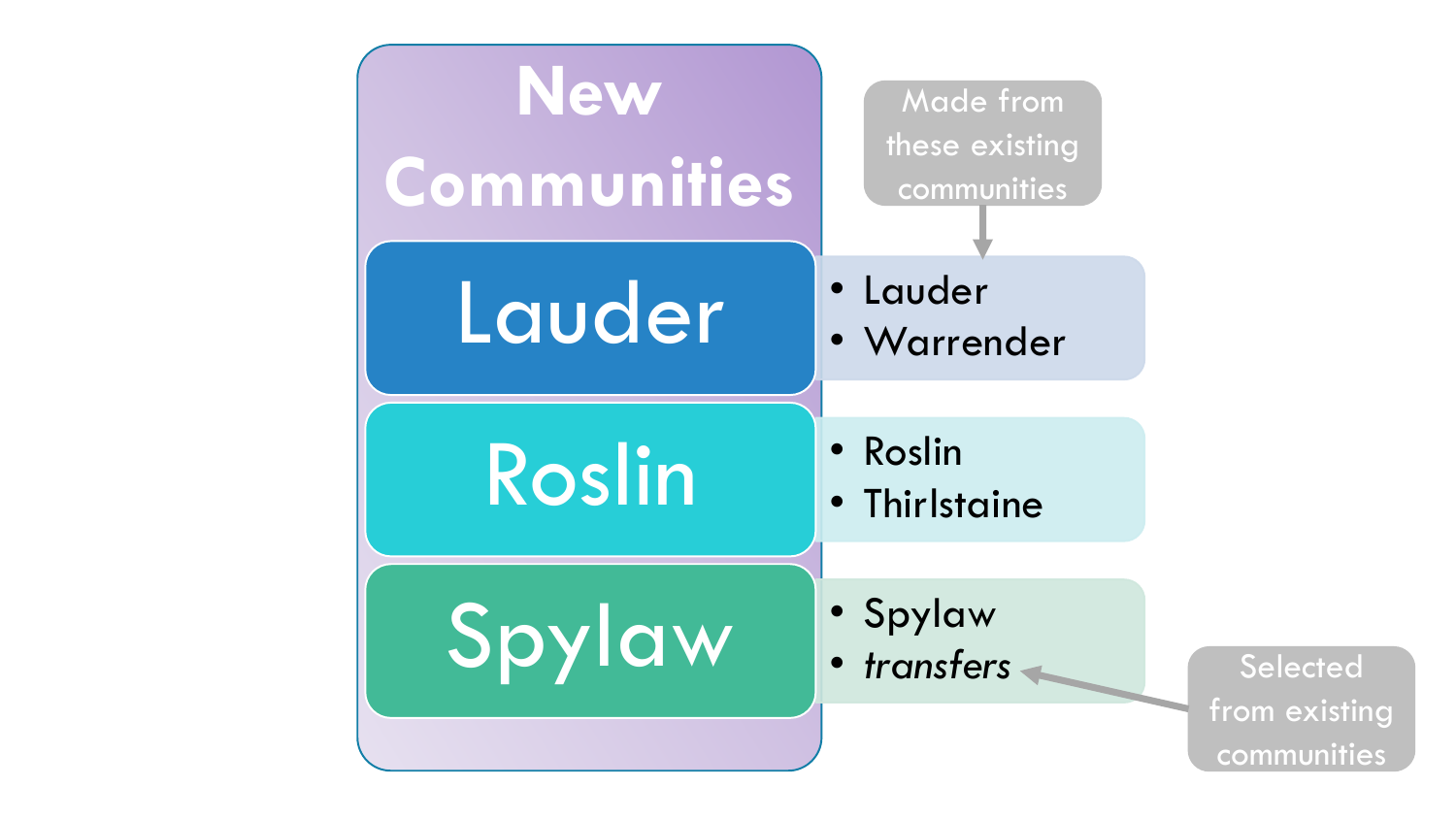### STAFFING

| Lauder        | • Community Head:<br>• PSL for L1 to L3:<br>• PSL for L4 to L6:<br>• SfL Teacher:                   | <b>Mrs O'Brien</b><br><b>Mrs McQuade/Mrs Kerr</b><br><b>Ms Graham/Ms Garrett</b><br>To be confirmed |
|---------------|-----------------------------------------------------------------------------------------------------|-----------------------------------------------------------------------------------------------------|
| <b>Roslin</b> | • Community Head:<br>• PSL for R1 to R3:<br>• PSL for R4 to R6:<br>• SfL Teacher:                   | <b>Mr Warden</b><br><b>Mr McPhail</b><br><b>Mrs Pearce</b><br>To be confirmed                       |
| Spylaw        | • Community Head:<br>• PSL for S1 to S3:<br>• PSL for S4 to S6:<br><b>SfL Teacher:</b><br>$\bullet$ | <b>Mr Shankland</b><br><b>Ms Peters</b><br><b>Recruitment ongoing</b><br>To be confirmed            |

Depute Headteacher for Pupil Support: **Mr Porter**

Support for Learning Leader: **Mr Cockcroft**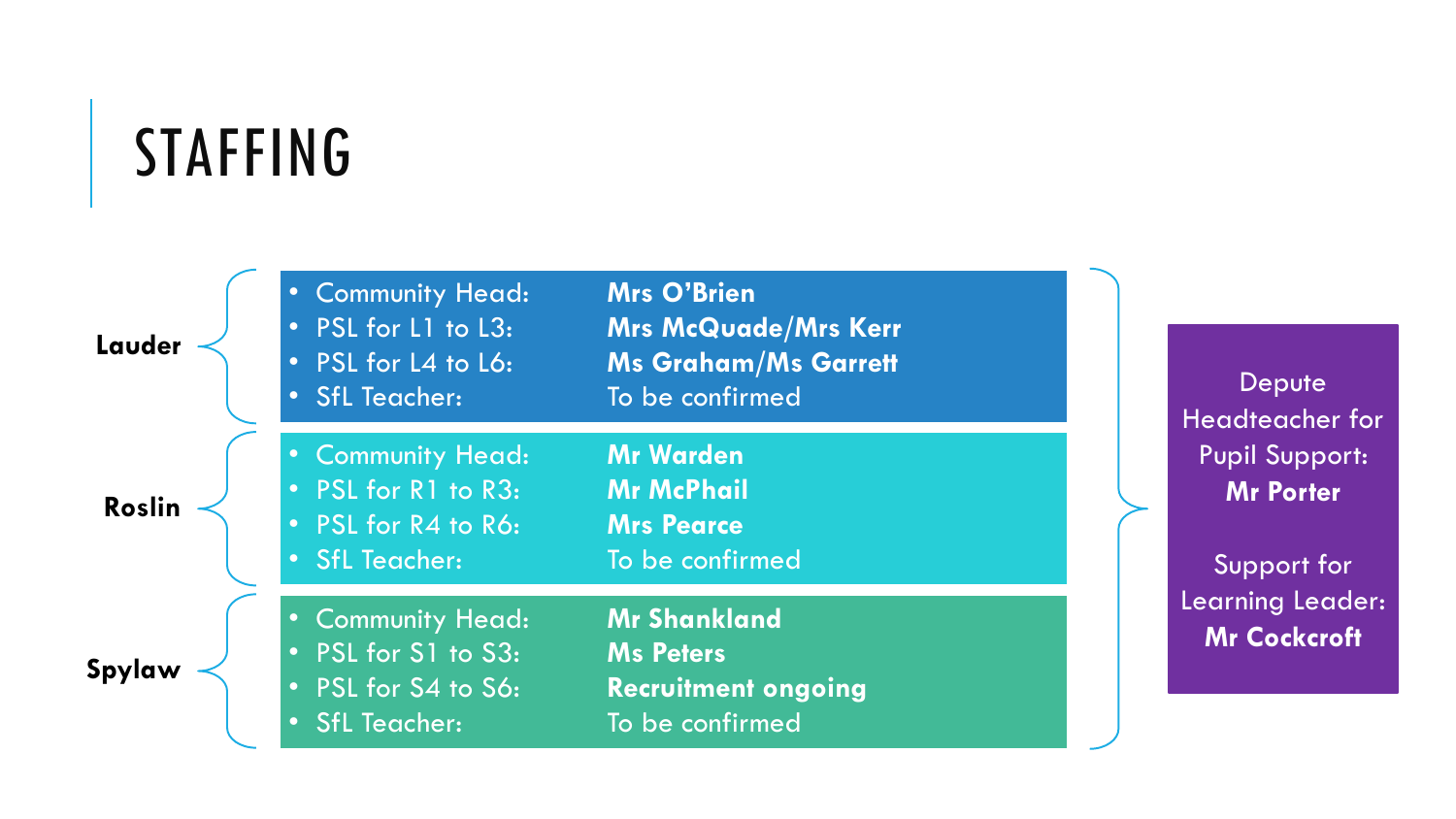| Lauder          |         |  |
|-----------------|---------|--|
| New class       | Current |  |
| 2L1             | 1L1     |  |
| 2L2             | 1L2     |  |
| 2L4             | 1W1     |  |
| 2L5             | 1W2     |  |
| 2L6             | 1W3     |  |
| 3L1             | 2L1     |  |
| 3L2             | 2L2     |  |
| 3L4             | 2W1     |  |
| 3L5             | 2W2     |  |
| 4L1             | 3L1     |  |
| 4L2             | 3L2     |  |
| 4L4             | 3W1     |  |
| 4L5             | 3W2     |  |
| 5L1             | 4L1     |  |
| 5L2             | 4L2     |  |
| <b>5L4</b>      | 4W1     |  |
| <b>5L5</b>      | 4W2     |  |
| 6L1             | 5L1     |  |
| 6L <sub>2</sub> | 5L2     |  |
| 6L4             | 5W1     |  |
| 6L5             | 5W2     |  |

|                   | <b>Roslin</b>   |  |  |
|-------------------|-----------------|--|--|
| New class Current |                 |  |  |
| 2R1               | 1R1             |  |  |
| 2R2               | 1R2             |  |  |
| 2R3               | 1R3             |  |  |
| 2R4               | 1T1             |  |  |
| 2R5               | 1T <sub>2</sub> |  |  |
| 3R1               | 2R1             |  |  |
| 3R2               | 2R2             |  |  |
| 3R3               | 2R <sub>3</sub> |  |  |
| 3R4               | 2T1             |  |  |
| 3R5               | 2T <sub>2</sub> |  |  |
| 4R1               | 3R1             |  |  |
| 4R2               | 3R2             |  |  |
| 4R4               | 3T1             |  |  |
| 4R5               | 3T <sub>2</sub> |  |  |
| 5R1               | 4R1             |  |  |
| 5R2               | 4R2             |  |  |
| 5R4               | 4W1             |  |  |
| <b>5R5</b>        | 4W2             |  |  |
| 6R1               | 5R1             |  |  |
| 6R2               | 5R2             |  |  |
| 6R4               | 5W1             |  |  |
| 6R5               | 5W2             |  |  |

| <b>Spylaw</b> |                 |  |
|---------------|-----------------|--|
| New class     | Current         |  |
| <b>2S1</b>    | <b>1S1</b>      |  |
| <b>2S2</b>    | <b>1S2</b>      |  |
| <b>2S4</b>    | 1L <sub>3</sub> |  |
| <b>2S5</b>    | <b>1S3</b>      |  |
| <b>2S6</b>    | <b>1T3</b>      |  |
| <b>3S1</b>    | <b>2S1</b>      |  |
| <b>3S2</b>    | <b>2S2</b>      |  |
| <b>3S4</b>    | 2L3             |  |
| <b>3S5</b>    | <b>2T3</b>      |  |
| 4S1           | <b>3S1</b>      |  |
| <b>4S2</b>    | <b>3S2</b>      |  |
| <b>4S4</b>    | <b>3S3</b>      |  |
| <b>4S5</b>    | 3W3             |  |
| <b>5S1</b>    | <b>4S1</b>      |  |
| <b>5S2</b>    | <b>4S2</b>      |  |
| <b>5S4</b>    | <b>4R3</b>      |  |
| <b>5S5</b>    | <b>4T3</b>      |  |
| 6S1           | <b>5S1</b>      |  |
| <b>6S2</b>    | <b>5S2</b>      |  |
| 6S4           | <b>5L3</b>      |  |